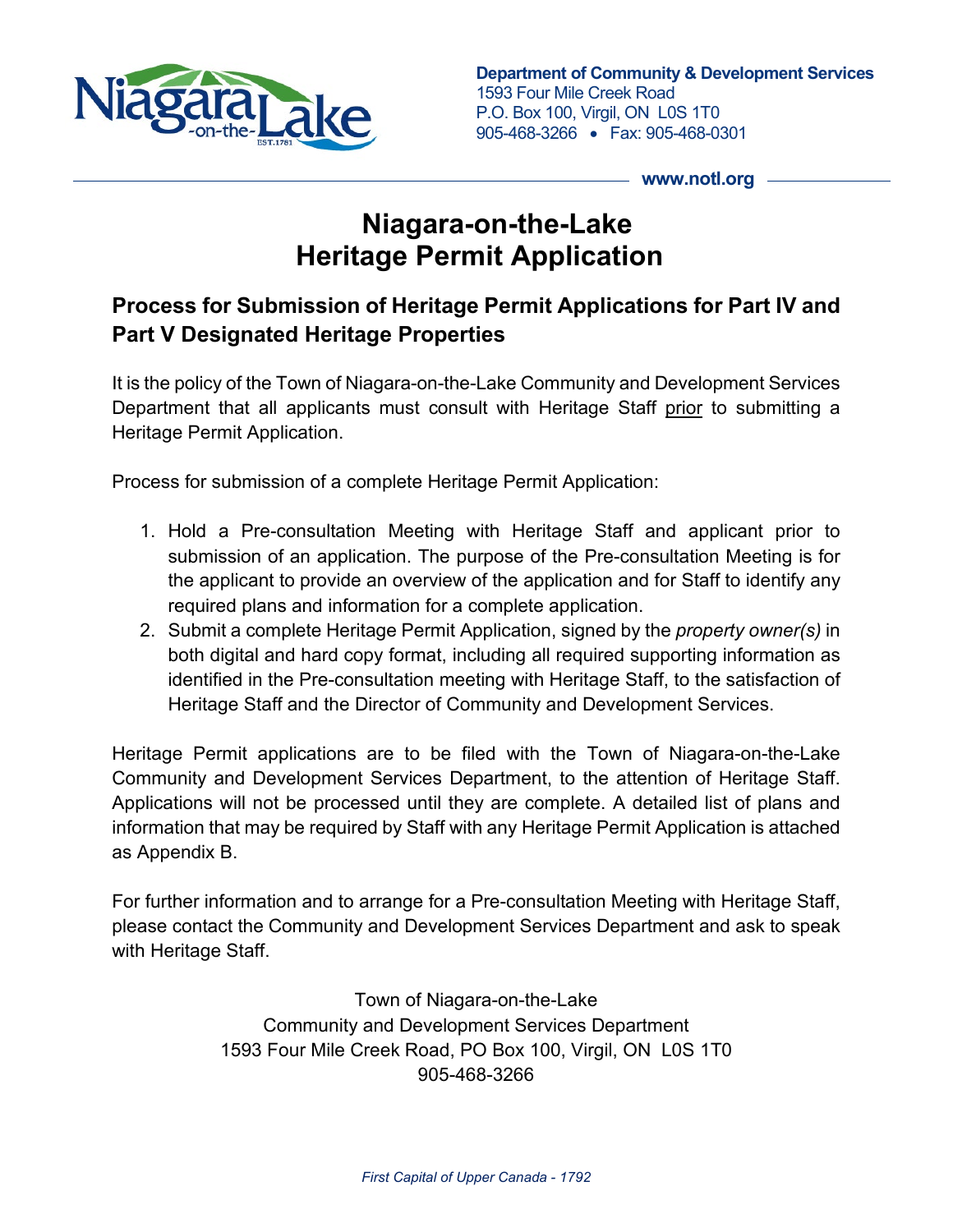

**Department of Community & Development Services** 1593 Four Mile Creek Road P.O. Box 100, Virgil, ON L0S 1T0 905-468-3266 • Fax: 905-468-0301

- www.notl.org -

### **HERITAGE PERMIT APPLICATION FORM**

Under the *Ontario Heritage Act, R.S.O. 1990, c. O.18 (as amended)* 

| 1. PROPERTY OWNER INFORMATION                              |                    |                               |  |  |
|------------------------------------------------------------|--------------------|-------------------------------|--|--|
| PROPERTY OWNER NAME                                        |                    |                               |  |  |
|                                                            |                    |                               |  |  |
| PROPERTY OWNER MAILING ADDRESS                             |                    |                               |  |  |
|                                                            |                    |                               |  |  |
| <b>STREET NUMBER</b>                                       | <b>STREET NAME</b> | PO BOX                        |  |  |
|                                                            |                    |                               |  |  |
| <b>CITY</b>                                                | <b>PROVINCE</b>    | POSTAL CODE                   |  |  |
| PHONE NUMBER                                               |                    | <b>ALTERNATE PHONE NUMBER</b> |  |  |
|                                                            |                    |                               |  |  |
| <b>EMAIL ADDRESS ***</b>                                   |                    |                               |  |  |
|                                                            |                    |                               |  |  |
| IS THE APPLICANT ALSO THE OWNER OF THE PROPERTY?           |                    |                               |  |  |
|                                                            |                    |                               |  |  |
| $\Box$ YES (IF YES PROCEED TO SECTION 3) $\Box$ NO         |                    |                               |  |  |
| 2. APPLICANT INFORMATION (IF AN AGENT HAS BEEN AUTHORIZED) |                    |                               |  |  |
| <b>APPLICANT NAME</b>                                      |                    |                               |  |  |
|                                                            |                    |                               |  |  |
| APPLICANT MAILING ADDRESS                                  |                    |                               |  |  |
|                                                            |                    |                               |  |  |
| <b>STREET NUMBER</b>                                       | <b>STREET NAME</b> | PO BOX                        |  |  |
|                                                            |                    |                               |  |  |
| CITY                                                       | <b>PROVINCE</b>    | POSTAL CODE                   |  |  |
| PHONE NUMBER                                               |                    | <b>ALTERNATE PHONE NUMBER</b> |  |  |
|                                                            |                    |                               |  |  |
| <b>EMAIL ADDRESS ***</b>                                   |                    |                               |  |  |
|                                                            |                    |                               |  |  |

\*\*\* By providing an e-mail address you agree to receive communications and notices from the Town and the Municipal Heritage Committee by email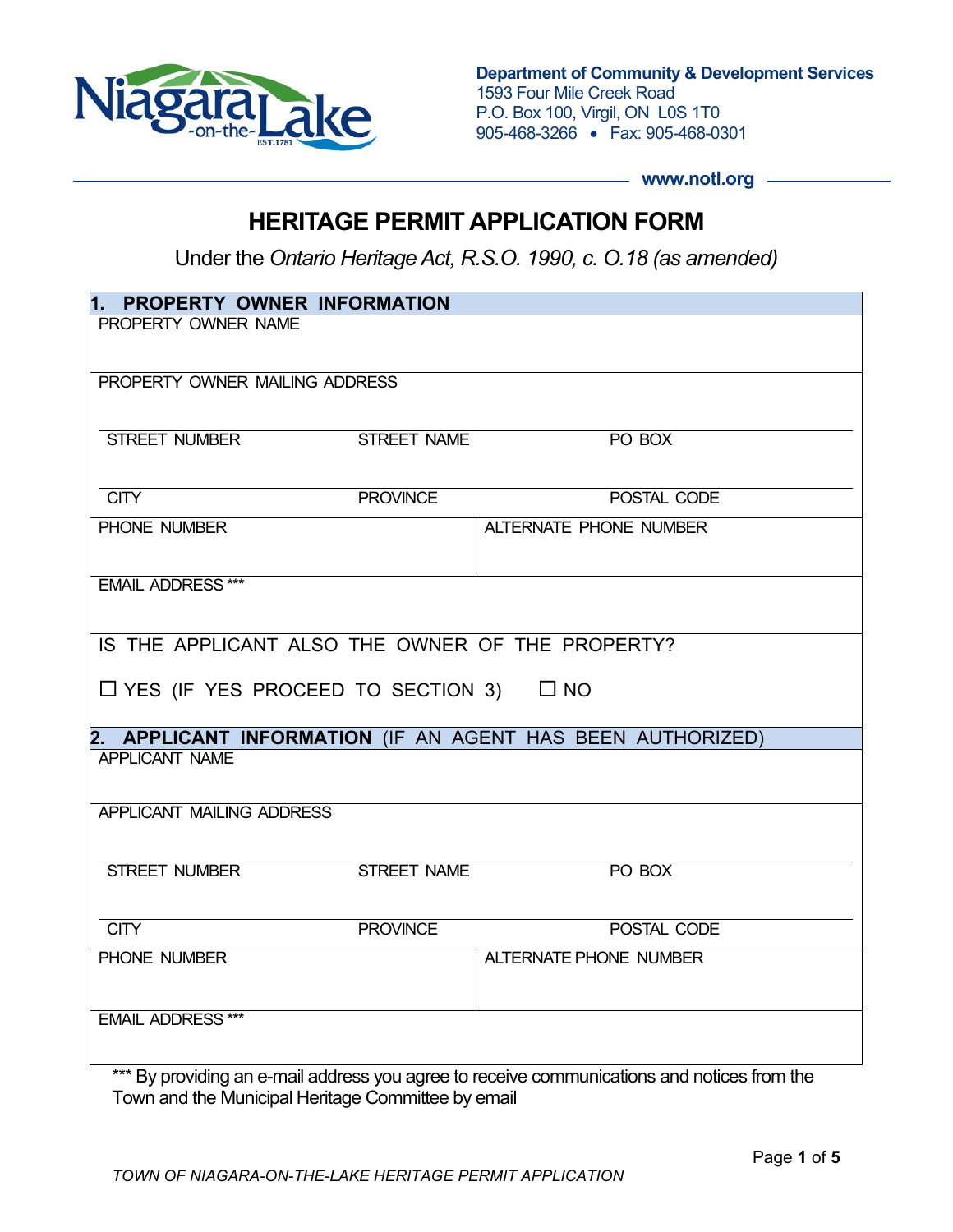| SUBJECT PROPERTY(IES) INFORMATION<br>3.                                                                                                                                                     |                    |  |  |  |
|---------------------------------------------------------------------------------------------------------------------------------------------------------------------------------------------|--------------------|--|--|--|
| <b>MUNICIPAL ADDRESS</b>                                                                                                                                                                    |                    |  |  |  |
|                                                                                                                                                                                             |                    |  |  |  |
| <b>LEGAL DESCRIPTION</b>                                                                                                                                                                    | <b>ROLL NUMBER</b> |  |  |  |
|                                                                                                                                                                                             |                    |  |  |  |
|                                                                                                                                                                                             |                    |  |  |  |
| <b>ONTARIO HERITAGE ACT DESIGNATION:</b>                                                                                                                                                    |                    |  |  |  |
| $\Box$ PART IV<br>$\Box$ PART V                                                                                                                                                             |                    |  |  |  |
| IS THE PROPERTY IN THE TOWN'S IDENTIFIED AREA OF ARCHAEOLOGICAL POTENTIAL?                                                                                                                  |                    |  |  |  |
| $\square$ YES<br>$\square$ NO                                                                                                                                                               |                    |  |  |  |
| 4. PROPOSED ALTERATIONS                                                                                                                                                                     |                    |  |  |  |
| (a) Specify, in detail, all proposed alterations to the property and structures on the property.                                                                                            |                    |  |  |  |
| Attach additional pages as necessary:                                                                                                                                                       |                    |  |  |  |
|                                                                                                                                                                                             |                    |  |  |  |
|                                                                                                                                                                                             |                    |  |  |  |
|                                                                                                                                                                                             |                    |  |  |  |
|                                                                                                                                                                                             |                    |  |  |  |
| (b) Explain the reasons for the proposed alteration:                                                                                                                                        |                    |  |  |  |
|                                                                                                                                                                                             |                    |  |  |  |
|                                                                                                                                                                                             |                    |  |  |  |
|                                                                                                                                                                                             |                    |  |  |  |
|                                                                                                                                                                                             |                    |  |  |  |
|                                                                                                                                                                                             |                    |  |  |  |
|                                                                                                                                                                                             |                    |  |  |  |
|                                                                                                                                                                                             |                    |  |  |  |
|                                                                                                                                                                                             |                    |  |  |  |
|                                                                                                                                                                                             |                    |  |  |  |
| policies of the Heritage Conservation District Plan:                                                                                                                                        |                    |  |  |  |
|                                                                                                                                                                                             |                    |  |  |  |
|                                                                                                                                                                                             |                    |  |  |  |
|                                                                                                                                                                                             |                    |  |  |  |
|                                                                                                                                                                                             |                    |  |  |  |
|                                                                                                                                                                                             |                    |  |  |  |
|                                                                                                                                                                                             |                    |  |  |  |
|                                                                                                                                                                                             |                    |  |  |  |
|                                                                                                                                                                                             |                    |  |  |  |
|                                                                                                                                                                                             |                    |  |  |  |
|                                                                                                                                                                                             |                    |  |  |  |
|                                                                                                                                                                                             |                    |  |  |  |
|                                                                                                                                                                                             |                    |  |  |  |
|                                                                                                                                                                                             |                    |  |  |  |
| (c) Explain how the proposal enhances the cultural heritage attributes of the property and/or meets the<br>(d) Are any alterations proposed to trees or landscaping? If so, please explain. |                    |  |  |  |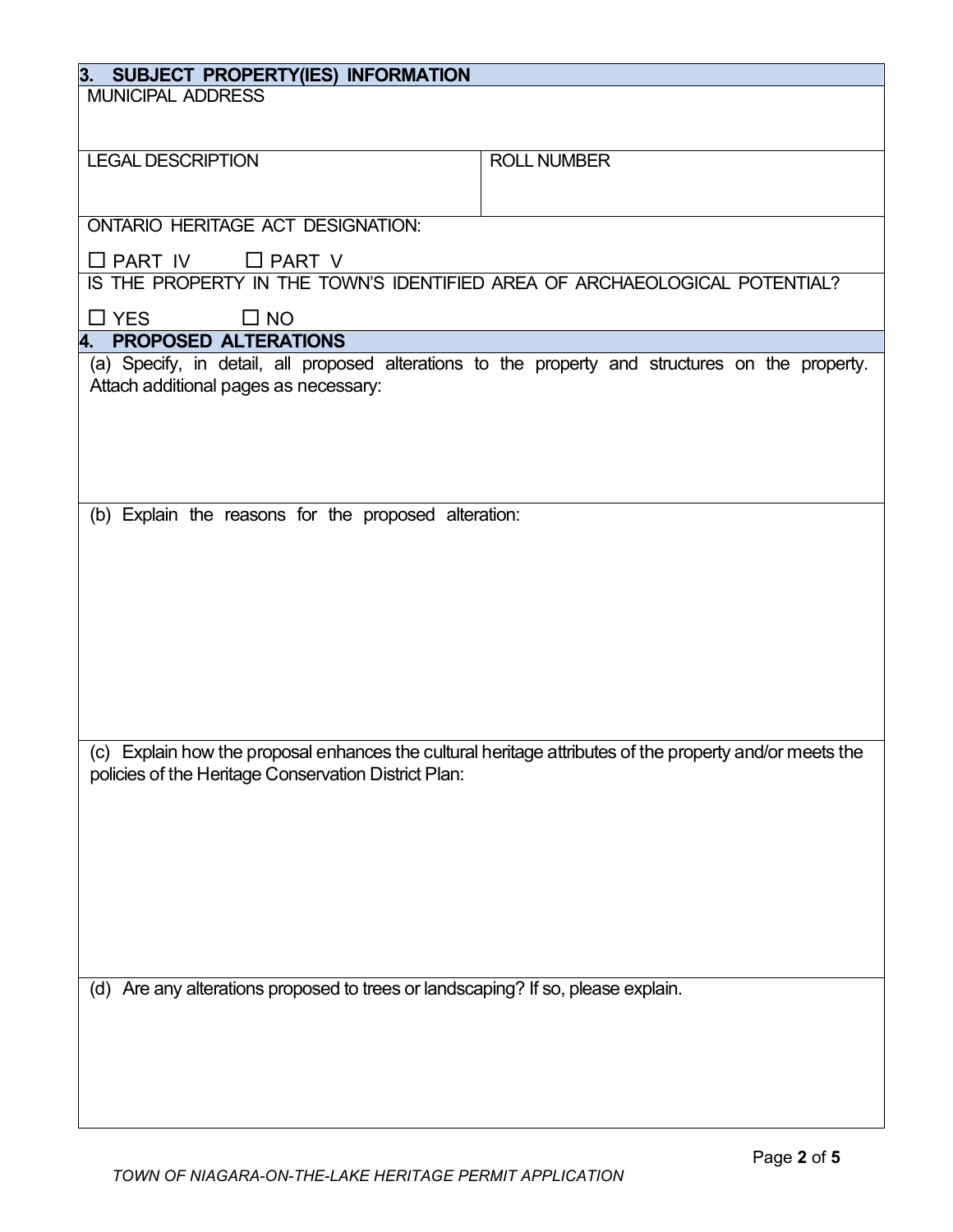| <b>HERITAGE</b><br><b>ATTRIBUTE(S) TO</b><br><b>BE IMPACTED</b> | <b>EXISTING MATERIAL</b> | <b>PROPOSED MATERIALS &amp;</b><br><b>COLOURS</b> |
|-----------------------------------------------------------------|--------------------------|---------------------------------------------------|
| Exterior treatment                                              |                          |                                                   |
|                                                                 |                          |                                                   |
|                                                                 |                          |                                                   |
| Roof                                                            |                          |                                                   |
|                                                                 |                          |                                                   |
|                                                                 |                          |                                                   |
| Trim                                                            |                          |                                                   |
|                                                                 |                          |                                                   |
| Doors                                                           |                          |                                                   |
|                                                                 |                          |                                                   |
|                                                                 |                          |                                                   |
| <b>Windows</b>                                                  |                          |                                                   |
|                                                                 |                          |                                                   |
|                                                                 |                          |                                                   |
| Porch/Verandah                                                  |                          |                                                   |
|                                                                 |                          |                                                   |
| Fencing                                                         |                          |                                                   |
|                                                                 |                          |                                                   |
| Landscaping                                                     |                          |                                                   |
|                                                                 |                          |                                                   |
| Interior features                                               |                          |                                                   |
|                                                                 |                          |                                                   |
| Other                                                           |                          |                                                   |
|                                                                 |                          |                                                   |
|                                                                 |                          |                                                   |
|                                                                 |                          |                                                   |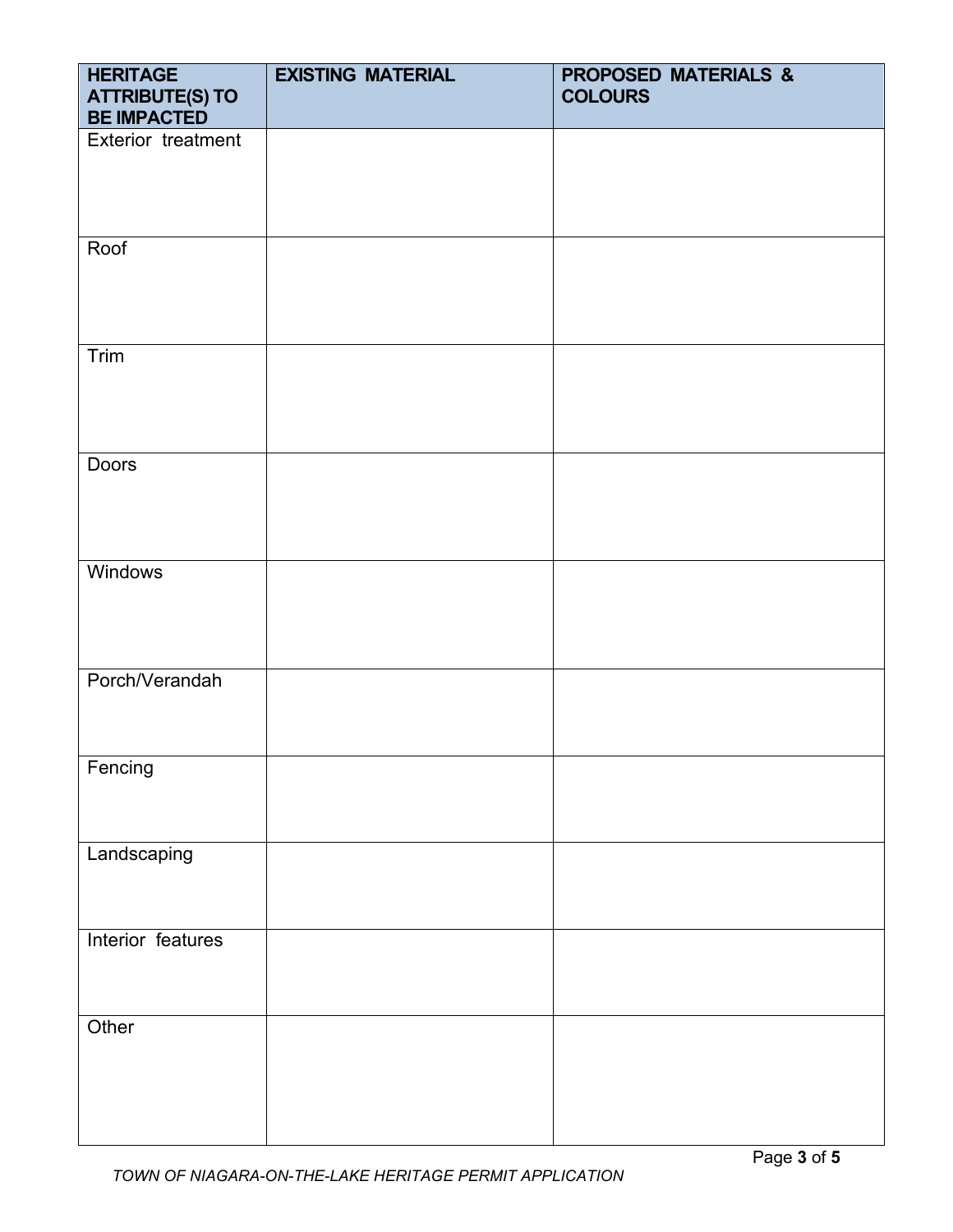#### **5. OTHER APPLICATIONS / PERMITS THAT MAY BE REQUIRED:**

 $\Box$  TREE REMOVAL PERMIT  $\Box$  SIGN PERMIT

 $\Box$  BUILDING PERMIT  $\Box$  PLANNING APPLICATION(S)

 $\Box$  OTHER:  $\_\_$ 

## **6. INFORMATION & PLANS REQUIRED FOR A COMPLETE HERITAGE PERMIT APPLICATION**

Information/Plans typically required with a Heritage Permit Application are identified by Staff through the Pre-Consultation process. Please check off all required information as identified by Staff through Preconsultation:

| $\Box$ Heritage Pre-Consultation Form |
|---------------------------------------|
|---------------------------------------|

- $\Box$  Site Plan (including buildings and structures on site and setbacks to property lines)
- $\Box$  Building Elevations (including height of all existing and proposed structures)
- $\Box$  Recent photos of all building elevations (taken within 2 months of application submission)
- $\Box$  Proposed materials / paint colours / specifications for materials
- $\square$  Floor Plans
- $\Box$  Cultural Heritage Evaluation Report / Heritage Impact Assessment
- $\Box$  Conservation Plan / Temporary Protection Plan
- $\Box$  Arborist Report / Tree Inventory
- $\Box$  Landscape Plans
- Other: \_\_\_\_\_\_\_\_\_\_\_\_\_\_\_\_\_\_\_\_\_\_\_\_\_\_\_\_\_\_\_\_\_\_\_\_\_\_
- $\Box$  Other:

#### **7. OWNER DECLARATION AND AUTHORIZATION**

I hereby certify that I am the property owner or their authorized agent and that the above information is true to the best of my knowledge.

I have reviewed the submission requirements and understand that incomplete applications may not be accepted.

I acknowledge that any change to the approved drawings, however small, may require an amendment to the permit and may require resubmission for approval. Failure to reveal these changes to Heritage Planning Staff may result in work stoppage and charges and/or fines under the *Ontario Heritage Act*.

I/We the Owner(s) of the subject property, and the applicant(s) of this subject application, by signing this application agree to allow either Town Staff and/or a Committee Member of the Niagara-on-the-Lake Municipal Heritage Committee the right to enter onto my property, as necessary, to view & photograph the property for the proposal. Failure to allow access onto the property may result in the application being considered incomplete.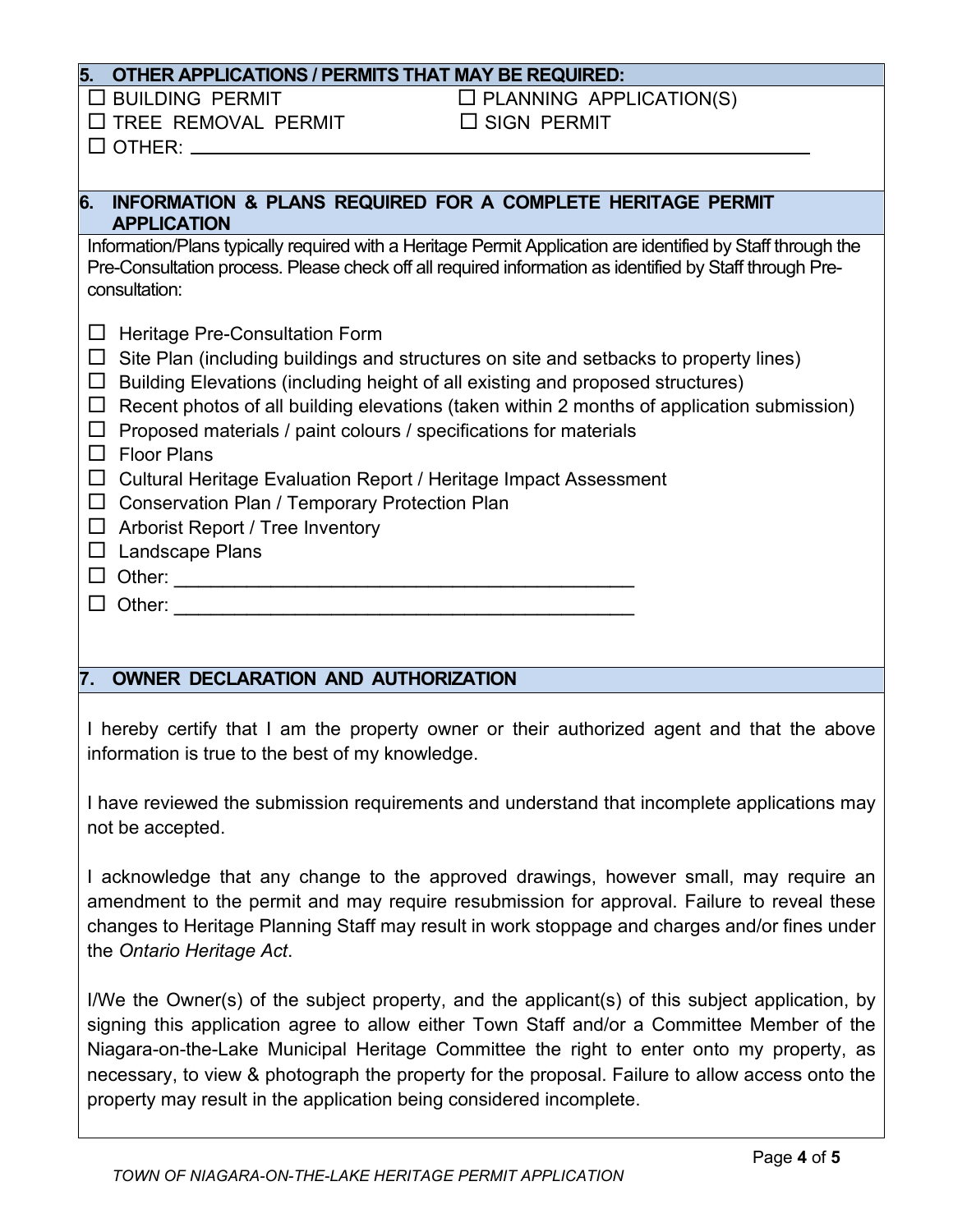The applicant acknowledges that the Municipality considers the application forms and all supporting materials including studies, drawings and photos, filed with any application to be public information and to form part of the public record. With the filing of an application, the applicant consents and hereby confirms that the consent of the authors of all supporting reports have been obtained, to permit the Municipality and Region to release the application and any supporting materials either for its own use in processing the application, or at the request of a third party, without further notification to, or permission from, the applicant.

OWNER NAME (PRINT):

OWNER SIGNATURE:

DATE:

EMAIL ADDRESS\*\*\*:

\*\*\* By providing an e-mail address you agree to receive communications and notices from the Town and the Municipal Heritage Committee by email

**OFFICE USE** DATE OF NOTICE OF RECEIPT AS REQUIRED UNDER THE OHA: